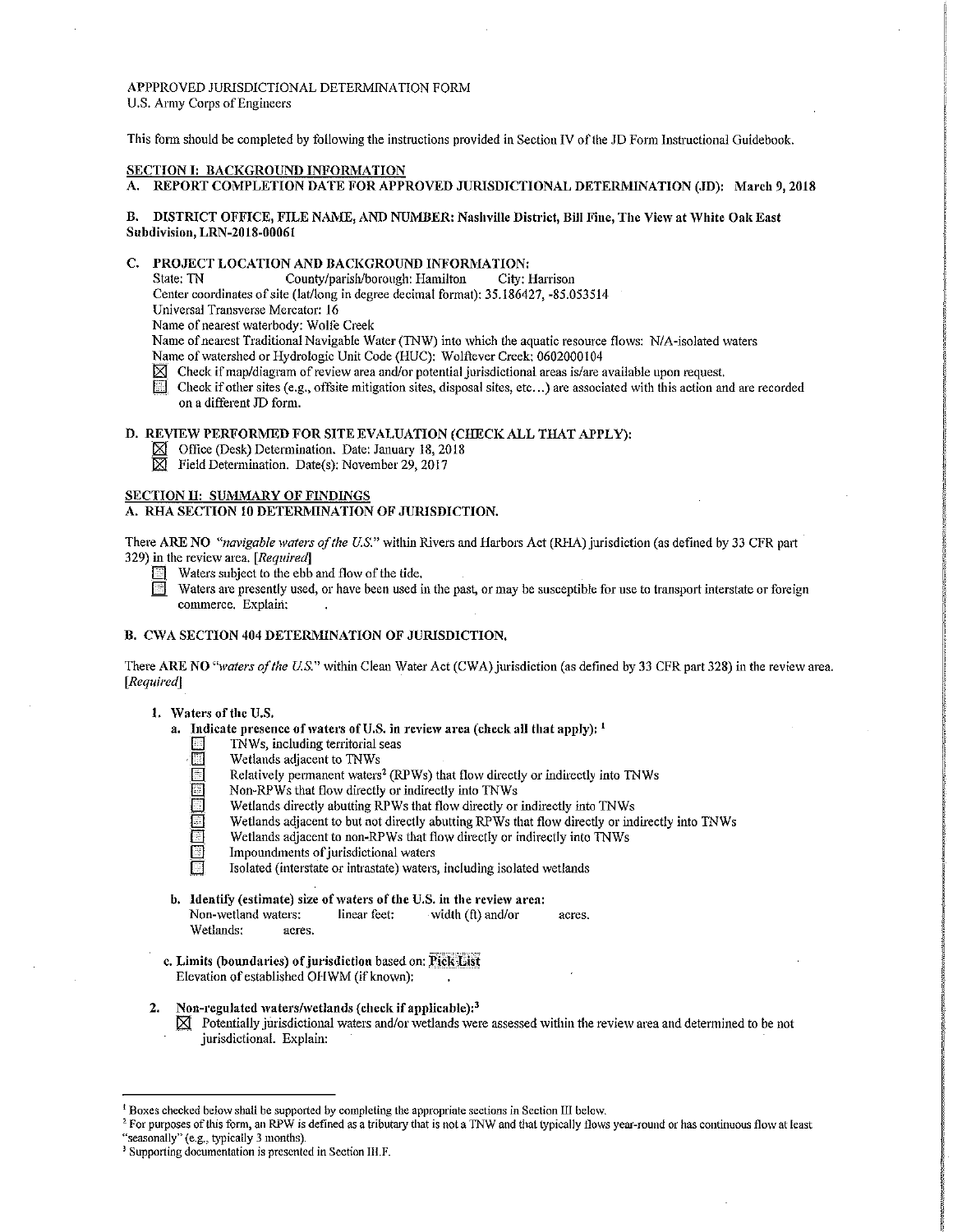Two isolated waters  $(P-1, W-1)$ , and a feature not consistent with the definition of a WoUS because it is not a tributary  $(S-1)$  exist within the property, an ephemeral stream  $(S-1)$ , a wetland ( $W-1$ ), and one man-made depressional open water (P-1). Earliest topographic imagery (1925) indicated that all aquatic features were jurisdictional, and prior to the CWA, jurisdiction was lost, presumably to agricultural activities. Figures 1-3 depict the project boundary, and existing features on site.

S-1: A 1,100' reach of ephemeral stream located on the property that has been previously disturbed by agricultural activities. It has fine silt and gravel as the predominant substrate and an herbaceous riparian area with sparse tree canopy and cover. The watershed size of S-1 is approximately 64 acres. S-1 originates from P-1 and flows southeast through an open agricultural field for approximately 1,100 feet, at which point, its OHWM disappears into open pasture. S-1 is not consistent with the definition of WOTUS because it is not a tributary, and does not flow to a navigable water. The nearest tributary (Wolfe Branch), is approximately 1950' to the east, separated by uplands consisting of agricultural fields and mixed hardwood forest. S-1 is depicted on Figure 2 of this document.

W-1: A 0.14 acre, emergent, herbaceous wetland area located in the most northeast corner of the project boundary, and all topography northeast of S-1 slopes to this area, with the most northern edge bordered by a berm and hillside. W-1 is situated on a site that has been disturbed by previous agriculture activities and has sparse herbaceous vegetation with little habitat value. W-1 appears to receive hydrology only from overland runoff and precipitation, and has no visible channels entering or exiting the feature. Aerial photography (1997) and topographic photography (1980) indicates that the location of W-1 was previously an open water pond, presumably constructed as a source of water for livestock. 2006 aerial photography indicates that the pond was no longer present. It is geographically isolated by 1028' of disturbed uplands from the nearest waters of the U.S. (Wolfe Branch). It is not in the 100 year floodplain. W-1 does not contribute to nutrient cycling, sediment retention, organic carbon transport for the nearest tributary. It is not a seed source for plants, a food source or a wildlife corridor for fauna in the nearest tributary. It neither contributes to biomass export nor has faunal similarity \vith the nearest tributary. \V-1 is depicted on Figure 2 of this document.

P-1: A 0.14 acre man-made, open water pond with no wetlands. P-1 has sparse emergent and woody vegetation and appears to have been constructed as an agricultural pond by the creation of a berm at the current origination point ofS-1. P-1 is located in the nortlnvestern corner of the property, approximately 200' from lliglnvay 58. Early topographic imagery (1925), suggests that S-1 \vas present in the current location of P-1. P-1 was constructed prior to the CWA, as indicated by topographical imagery (1966). The \vatershed size ofP-1 is approximately 18 acres. It is separated by approxhnately 3,142' of disturbed uplands from the nearest waters of the U.S (Wolfe Branch). P-1 is the origination point of S-1 within the project boundary. P-1 is depicted on Figure 2 of this document.

The three features listed above were examined, including a review of maps/plans submitted by the applicant, USGS Survey Maps, aerial photographs and observations recording during site inspections. The data does not indicate a surface connection or shallow groundwater connection to waters of the U.S. A site visit on 29 November 2017 confirmed that the waterbodies do not have a surface or shallow groundwater connection to waters of the U.S. and are geographically isolated. The waterbodies do not support a link to interstate or foreign commerce. They are not known to be used by interstate or foreign travelers for recreation or other purposes; do not produce fish or shellfish that could be taken and sold in interstate or foreign commerce; and arc not known to be used for industrial purposes in interstate commerce. The waterbodies were determined to be non-jurisdictional under the CWA because they lacked links to interstate commerce sufficient to serve as a basis for jurisdiction.

#### SECTION III: CWA ANALYSIS

## A. TNWs AND WETLANDS ADJACENT TO TNWs

The agencies will assert jurisdiction over TNWs and wetlands adjacent to TNWs. If the aquatic resource is a TNW, complete Section III.A.1 and Section III.D.1. only; if the aquatic resource is a wetland adjacent to a TNW, complete Sections III.A.1 and 2 and Section III.D.1.; otherwise, see Section III.B below.

l. TNW Identify TNW:

Summarize rationale supporting determination:

#### 2. Wetland adjacent to TNW

Summarize rationale supporting conclusion that wetland is "adjacent":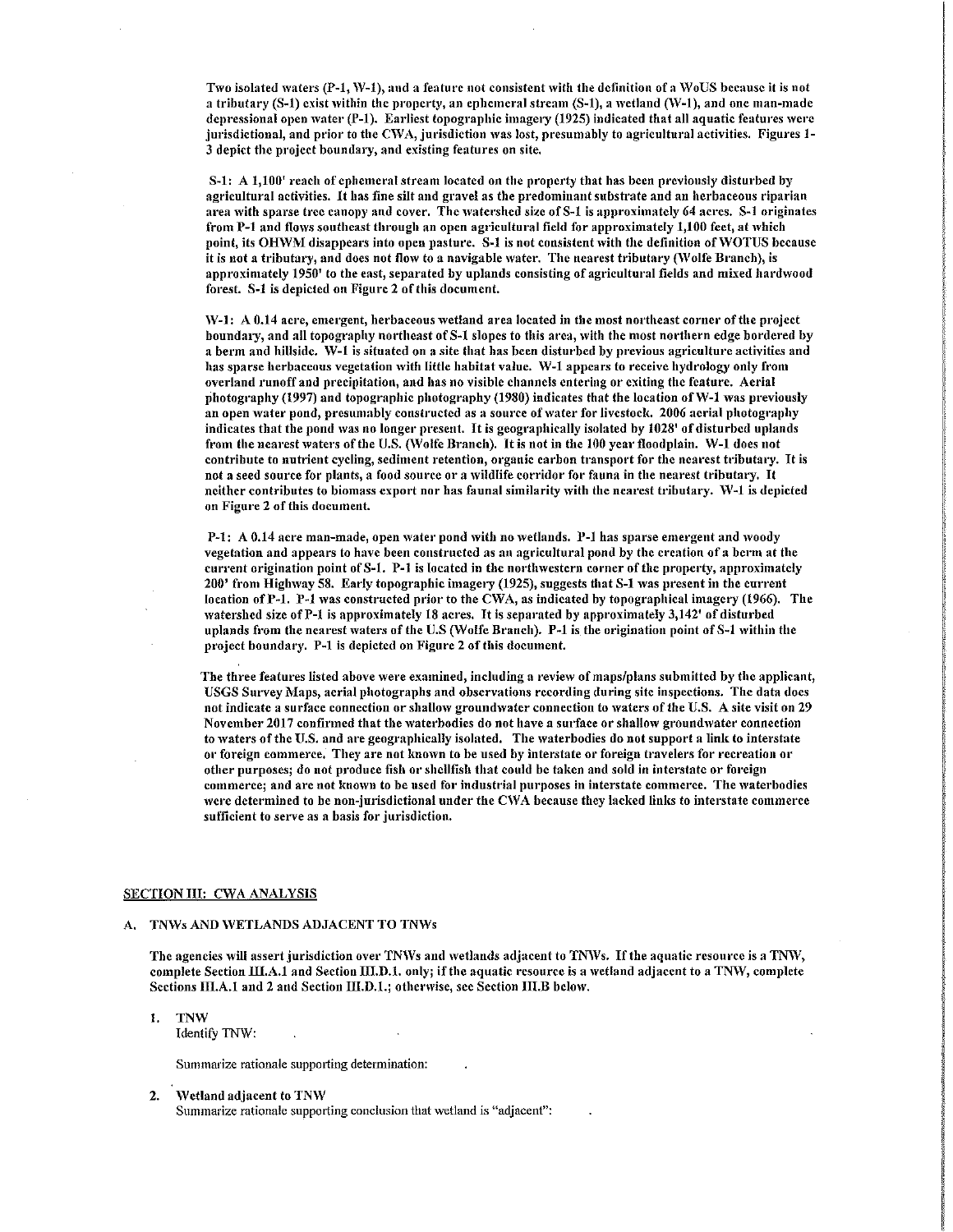#### B. CHARACTERISTICS OF TRIBUTARY (THAT IS NOT A TNW) AND ITS ADJACENT WETLANDS (IF ANY):

This section summarizes information regarding characteristics of the tributary and its adjacent wetlands, if any, and it helps dctern1inc 'vhcther or not the standards for jurisdiction established under *Rapanos* have been 1nct.

The agencies will assert jurisdiction over non-navigable tributaries of TNWs where the tributaries are "relatively permanent waters" (RPWs), i.e. tributaries that typically flow year-round or have continuous flow at least seasonally  $\hat{f}$ e.g., typically 3 months). A wetland that directly abuts an RPW is also jurisdictional. If the aquatic resource is not a TNW, but has year-round (perennial) flow, skip to Section III.D.2. If the aquatic resource is a wetland directly abutting a tributary with perennial flow, skip to Section III.D.4.

A wetland that is adjacent to but that does not directly abut an RPW requires a significant nexus evaluation. Corps districts and EPA regions will include in the record any available information that documents the existence of a significant nexus between a relatively permanent tributary that is not perennial (and its adjacent wetlands if any) and a traditional navigable water, even though a significant nexus finding is not required as a matter of law.

If the waterbody<sup>4</sup> is not an RPW, or a wetland directly abutting an RPW, a JD will require additional data to determine if the waterbody has a significant nexus with a TNW. If the tributary has adjacent wetlands, the significant nexus evaluation must consider the tributary in combination with all of its adjacent wetlands. This significant nexus evaluation that combines, for analytical purposes, the tributary and all of its adjacent 'vetlands is used whether the review area identified in the JD request is the tributary, or its adjacent wetlands, or both. If the JD covers a tributary with adjacent wetlands, complete Section III.B.1 for the tributary, Section III.B.2 for any onsite wetlands, and Section III.B.3 for all wetlands adjacent to that tributary, both onsite and offsite. The determination whether a significant nexus exists is determined in Section III.C below.

1. Characteristics of non-TNWs that flow directly or indirectly into TNW

- (i) General Area Conditions:<br>Watershed size: Pick List Watershed size: Drainage area: :\_P:icli;Li~~~ Average annual rainfall: inches Average annual snowfall: inches
- (ii) Physical Characteristics:
	- (a) Relationship \vith TNW: □ Tributary flows directly into *TNW*.<br>□ Tributary flows through **Pick LIS!** tributaries before entering TNW.

Project waters are Pick List river miles from TNW. Project waters are Pick List river miles from RPW. Project waters are Fick List aerial (straight) miles from TNW. Project waters are Pick List aerial (straight) miles from RPW. Project waters cross or serve as state boundaries. Explain: Identify flow route to  $TW^5$ : Tributary stream order, if known:

- (b) General Tributary Characteristics (check all that apply):
	- Tributary is:  $\Box$  Natural  $\Box$  Artificial (man-made). Explain:

|  | $\Box$                              |  |
|--|-------------------------------------|--|
|  | Manipulated (man-altered). Explain: |  |

Tributary properties with respect to top of bank (estimate): Average width: feet Average depth: feet Average side slopes: Pick List.

Primary tributary substrate composition (check all that apply):

| $\Box$ Silts           | $\Box$ Sands                     |  |
|------------------------|----------------------------------|--|
| $\Box$ Cobbles         | $\Box$ Gravel                    |  |
| $\Box$ Bedrock         | $\Box$ Vegetation. Type/% cover: |  |
| $\Box$ Other. Explain: |                                  |  |

 $\Box$  Concrete  $\Box$  Muck

Tributary condition/stability [e.g., highly eroding, sloughing banks]. Explain:

<sup>4</sup> Note that the Instructional Guidebook contains additional infonnation regarding swales, ditches, washes, and erosional features generally and in the arid West.

<sup>&</sup>lt;sup>5</sup> Flow route can be described by identifying, e.g., tributary a, which flows through the review area, to flow into tributary b, which then flows into TNW.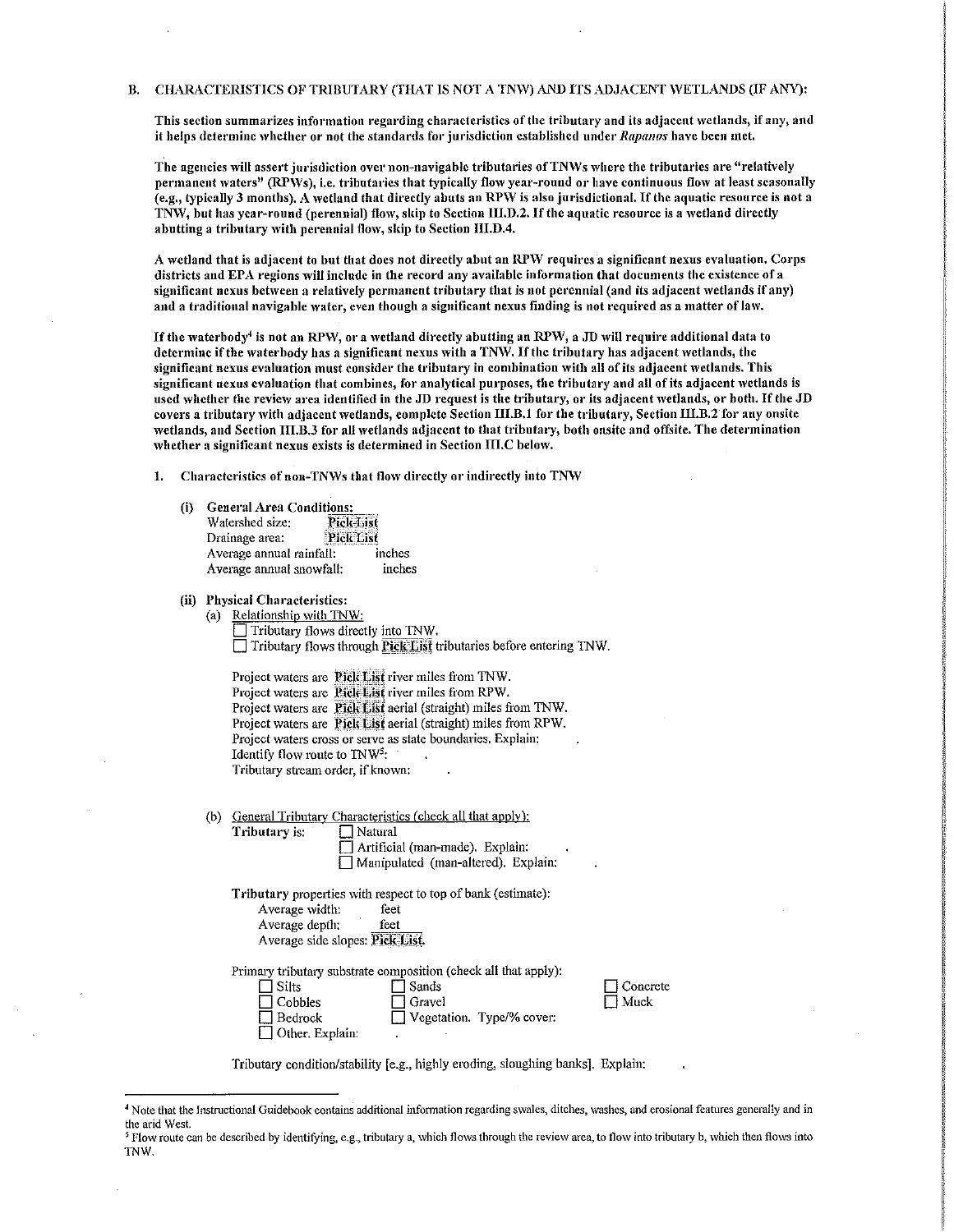|    |     | Presence of run/riffle/pool complexes. Explain:<br>Tributary geometry: Pick List<br>Tributary gradient (approximate average slope):                                                                                                                                                                                                                                                                    | %                                                                                                                                                                                                                                                                                                                                                                                                                                            |
|----|-----|--------------------------------------------------------------------------------------------------------------------------------------------------------------------------------------------------------------------------------------------------------------------------------------------------------------------------------------------------------------------------------------------------------|----------------------------------------------------------------------------------------------------------------------------------------------------------------------------------------------------------------------------------------------------------------------------------------------------------------------------------------------------------------------------------------------------------------------------------------------|
|    |     | $(c)$ Flow:<br>Tributary provides for: Pick List<br>Estimate average number of flow events in review area/year: Pick List<br>Describe flow regime:<br>Other information on duration and volume:                                                                                                                                                                                                        |                                                                                                                                                                                                                                                                                                                                                                                                                                              |
|    |     | Surface flow is: Pick List. Characteristics:                                                                                                                                                                                                                                                                                                                                                           |                                                                                                                                                                                                                                                                                                                                                                                                                                              |
|    |     | Subsurface flow: Pick List. Explain findings:<br>$\Box$ Dye (or other) test performed:                                                                                                                                                                                                                                                                                                                 |                                                                                                                                                                                                                                                                                                                                                                                                                                              |
|    |     | Tributary has (check all that apply):                                                                                                                                                                                                                                                                                                                                                                  |                                                                                                                                                                                                                                                                                                                                                                                                                                              |
|    |     | Bed and banks<br>OHWM <sup>6</sup> (check all indicators that apply):<br>clear, natural line impressed on the bank<br>changes in the character of soil<br>shelving<br>vegetation matted down, bent, or absent<br>leaf litter disturbed or washed away<br>sediment deposition<br>water staining<br>other (list):<br>Discontinuous OHWM. <sup>7</sup> Explain:                                           | the presence of litter and debris<br>destruction of terrestrial vegetation<br>the presence of wrack line<br>sediment sorting<br>scour<br>multiple observed or predicted flow events<br>abrupt change in plant community                                                                                                                                                                                                                      |
|    |     | $\Box$ High Tide Line indicated by:<br>oil or scum line along shore objects<br>fine shell or debris deposits (foreshore)<br>physical markings/characteristics<br>tidal gauges<br>other (list):                                                                                                                                                                                                         | survey to available datum;<br>physical markings;<br>vegetation lines/changes in vegetation types.                                                                                                                                                                                                                                                                                                                                            |
|    |     | (iii) Chemical Characteristics:                                                                                                                                                                                                                                                                                                                                                                        |                                                                                                                                                                                                                                                                                                                                                                                                                                              |
|    |     | characteristics, etc.). Explain:                                                                                                                                                                                                                                                                                                                                                                       |                                                                                                                                                                                                                                                                                                                                                                                                                                              |
|    |     | Identify specific pollutants, if known:                                                                                                                                                                                                                                                                                                                                                                |                                                                                                                                                                                                                                                                                                                                                                                                                                              |
|    |     | (iv) Biological Characteristics. Channel supports (check all that apply):<br>Riparian corridor. Characteristics (type, average width):<br>Wetland fringe. Characteristics:<br>Habitat for:<br>Federally Listed species. Explain findings:<br>Fish/spawn areas. Explain findings:<br>$\Box$ Other environmentally-sensitive species. Explain findings:<br>Aquatic/wildlife diversity. Explain findings: |                                                                                                                                                                                                                                                                                                                                                                                                                                              |
| 2. |     |                                                                                                                                                                                                                                                                                                                                                                                                        | If factors other than the OHWM were used to determine lateral extent of CWA jurisdiction (check all that apply):<br>Mean High Water Mark indicated by:<br>Characterize tributary (e.g., water color is clear, discolored, oily film; water quality; general watershed<br>Characteristics of wetlands adjacent to non-TNW that flow directly or indirectly into TNW<br>acres<br>Project wetlands cross or serve as state boundaries. Explain: |
|    | (i) | <b>Physical Characteristics:</b><br>(a) General Wetland Characteristics:<br>Properties:<br>Wetland size:<br>Wetland type. Explain:<br>Wetland quality. Explain:                                                                                                                                                                                                                                        |                                                                                                                                                                                                                                                                                                                                                                                                                                              |
|    |     |                                                                                                                                                                                                                                                                                                                                                                                                        |                                                                                                                                                                                                                                                                                                                                                                                                                                              |

 $\bar{z}$ 

<sup>6</sup> A natural or man-made discontinuity in the OHWM does not necessarily sever jurisdiction (e.g., \vhere the stream temporarily flows underground, or where the OHWM has been removed by development or agricultural practices). Where there is a break in the OHWM that is unrelated to the waterbody's flow regime (e.g., flow over a rock outcrop or through a culvert), the agencies will look for indicators of flow above and below the break.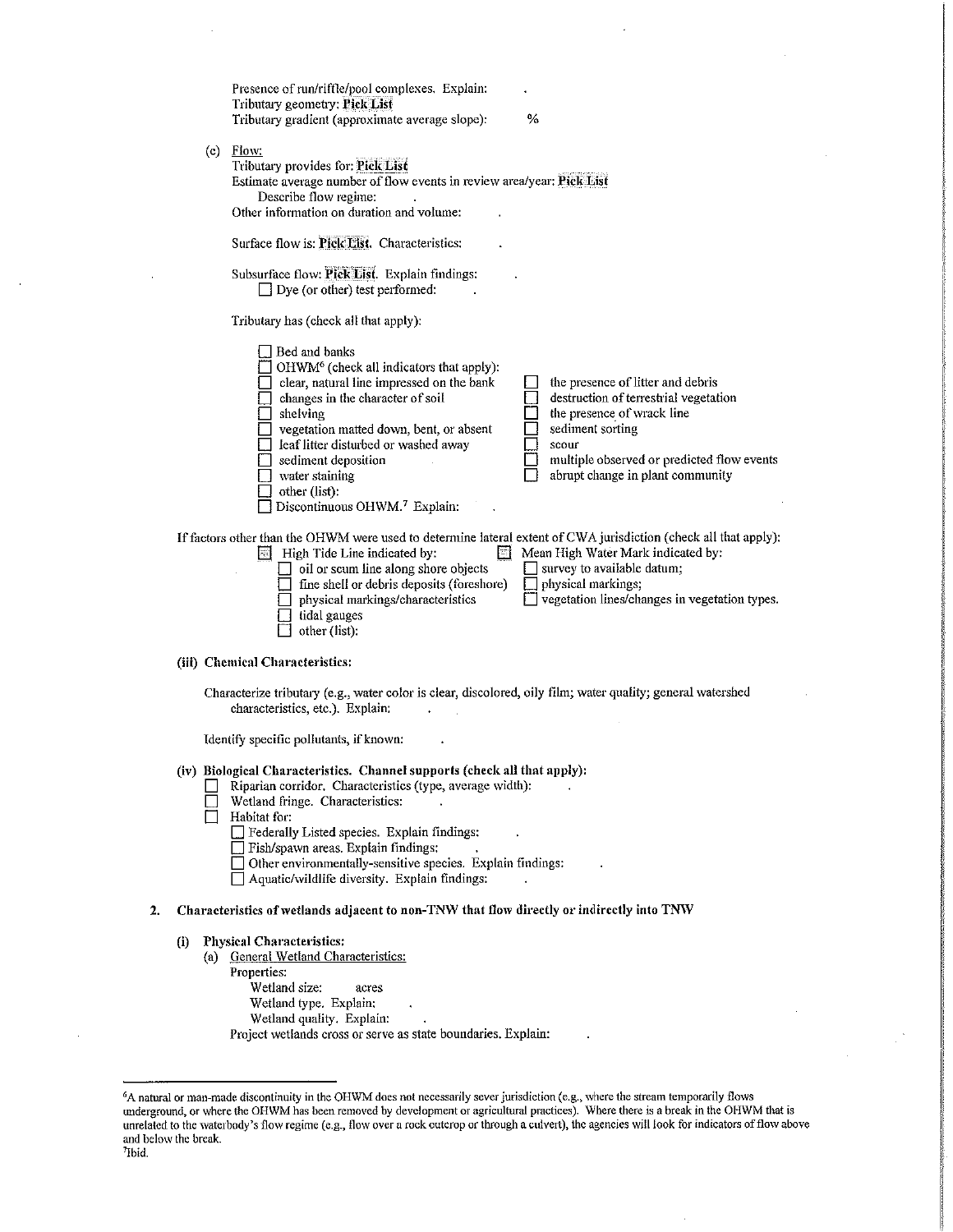(b) General Flow Relationship with Non-TNW: Flow is: Pick List. Explain:

Surface flow is: Pick List Characteristics:

- Subsurface flow: Pick List. Explain findings:  $\Box$  Dye (or other) test performed:
- (c) Wetland Adjacency Determination with Non~TNW:
	- $\Box$  Directly abutting
	- $\Box$  Not directly abutting
		- $\Box$  Discrete wetland hydrologic connection. Explain:
		- D Ecological connection. Explain:
		- $\Box$  Separated by berm/barrier. Explain:
- (d) Proximity (Relationship) to  $TNW$

Project wetlands are Pick List river miles from TNW. Project waters are Pick List aerial (straight) miles from TNW. Flow is from: Pick List.

Estimate approximate location of wetland as within the Pick List floodplain.

#### (ii) Chemical Characteristics:

Characterize wetland system (e.g., water color is clear, brown, oil film on surface; water quality; general watershed characteristics; etc.). Explain:

Identify specific pollutants, if known:

# (iii) Biological Characteristics. Wetland supports (check all that apply):

- $\Box$  Riparian buffer. Characteristics (type, average width):<br> $\Box$  Vegetation type/percent cover. Explain:
- $\Box$  Vegetation type/percent cover. Explain:<br>  $\Box$  Habitat for:
- Habitat for:

 $\Box$  Federally Listed species. Explain findings:

- $\Box$  Fish/spawn areas. Explain findings:
- Other environmentally-sensitive species. Explain findings:
- $\Box$  Aquatic/wildlife diversity. Explain findings:

#### 3. Characteristics of all wetlands adjacent to the tributary (if any)

All wetland(s) being considered in the cumulative analysis:  $PickList$ 

Approximately () acres in total are being considered in the cumulative analysis.

For each wetland, specify the following:

| Directly abuts? (Y/N) | Size (in acres) | Directly abuts? (Y/N) | Size (in acres) |
|-----------------------|-----------------|-----------------------|-----------------|
|-----------------------|-----------------|-----------------------|-----------------|

Summarize overall biological, chemical and physical functions being performed:

#### C. SIGNIFICANT NEXUS DETERMINATION

A significant nexus analysis will assess the flow characteristics and functions of the tributary itself and the functions performed by any wetlands adjacent to the tributary to determine if they significantly affect the chemical, physical, and biological integrity of a TNW. For each of the following situations, a significant nexus exists if the tributary, in combination with all of its adjacent wetlands, has more than a speculative or insubstantial effect on the chemical, physical and/or biological integrity of a TNW. Considerations when evaluating significant nexus include, but are not limited to the volume, duration, and frequency of the flow of water in the tributary and its proximity to a TNW, and the functions performed by the tributary and all its adjacent wetlands. It is not appropriate to determine significant nexus based solely on any specific threshold of distance (e.g. between a tributary and its adjacent wetland or between a tributary and the TNW). Similarly, the fact an adjacent wetland lies within or outside of a floodplain is not solely determinative of significant nexus.

Draw connections between the features documented and the effects on the TNW, as identified in the *Rapanos* Guidance and discussed in the Instructional Guidebook. Factors to consider include, for example:

Does the tributary, in combination with its adjacent wetlands (if any), have the capacity to carry pollutants or flood waters to TNWs, or to reduce the amount of pollutants or flood waters reaching a TNW?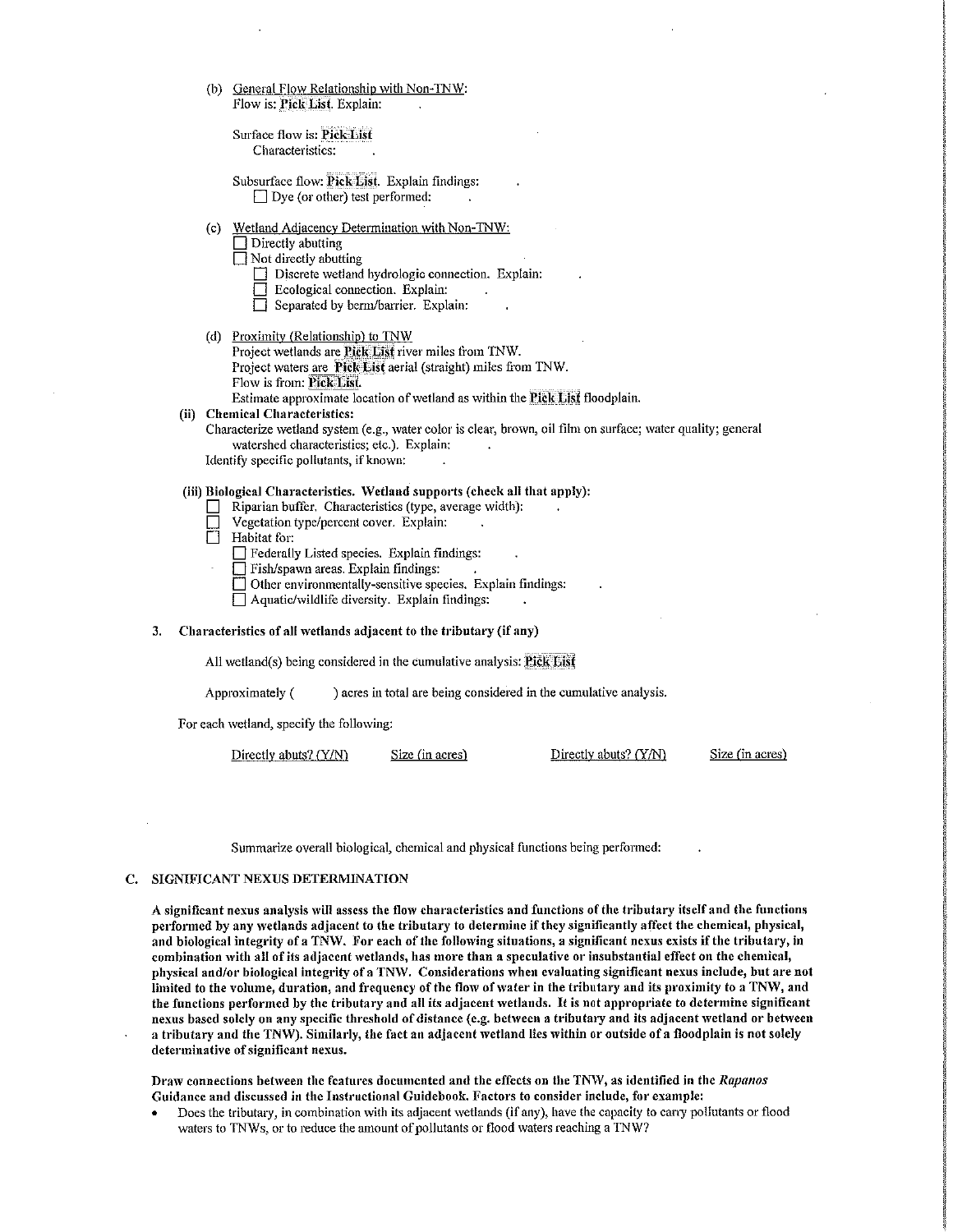- Does the tributary, in combination with its adjacent wetlands (if any), provide habitat and lifecycle support functions for fish and other species, such as feeding, nesting, spawning, or rearing young for species that are present in the TNW?
- Does the tributary, in combination with its adjacent wetlands (if any), have the capacity to transfer nutrients and organic carbon that support downstream foodwebs?
- Does the tributary, in combination with its adjacent \vetlands (if any), have other relationships to the physical, chemical, or biological integrity of the TNW?

Note: the above list of considerations is not inclusive and other functions observed or known to occur should be documented below:

- 1. Significant nexus findings for non-RPW that has no adjacent wetlands and flows directly or indirectly into TNWs. Explain findings of presence or absence of significant nexus below, based on the tributary itself, then go to Section III.D:
- 2. Significant nexus findings for non-RPW and its adjacent wetlands, where the non-RPW flows directly or indirectly into TNWs. Explain findings of presence or absence of significant nexus below, based on the tributary in combination with all of its adjacent wetlands, then go to Section UI.D:
- 3. Significant nexus findings for wetlands adjacent to an RPW but that do not directly abut the RPW, Explain findings of presence or absence of significant nexus below, based on the tributary in combination with all of its adjacent wetlands, then go to Section III.D:

# D. DETERMINATIONS OF JURISDICTIONAL FINDINGS. THE SUBJECT WATERS/WETLANDS ARE (CHECK ALL THAT APPLY):

- 1. TNWs and Adjacent Wetlands. Check all that apply and provide size estimates in review area:<br> $\Box$  TNWs: linear feet width (ft), Or, acres. width  $(ft)$ , Or, acres. **Wetlands adjacent to TNWs:** acres.
- 2. RPWs that flow directly or indirectly into TNWs.
	- $\Box$  Tributaries of TNWs where tributaries typically flow year-round are jurisdictional. Provide data and rationale indicating that tributary is perennial:
	- EI Tributaries ofTNW where tributaries have continuous flow "seasonally" (e.g., typically three months each year) are jurisdictional. Data supporting this conclusion is provided at Section III.B. Provide rationale indicating that tributary flows seasonally:

Provide estimates for jurisdictional waters in the review area (check all that apply):

- $\Box$  Tributary waters: linear feet width (ft).
- $\Box$  Other non-wetland waters: acres.
	- Identify type(s) of waters:
- 3. Non-RPWs<sup>8</sup> that flow directly or indirectly into TNWs.
	- [3 Waterbody that is not a TNW or an RPW, but flows directly or indirectly into a TNW, and it has a significant nexus with a TNW is jurisdictional. Data supporting this conclusion is provided at Section III.C.

Provide estimates for jurisdictional waters within the review area (check all that apply):

- $\Box$  Tributary waters: linear feet width (ft).
	- Other non-wetland waters: acres.
		- Identify type(s) of waters:
- 4. Wetlands directly abutting an RPW that flow directly or indirectly into TNWs.
	- Wetlands directly abut RPW and thus are jurisdictional as adjacent wetlands.
		- **Fi** Wetlands directly abutting an RPW where tributaries typically flow year-round. Provide data and rationale indicating that tributary is perennial in Section III.D.2, above. Provide rationale indicating that wetland is directly abutting an RPW:
		- $\Box$  Wetlands directly abutting an RPW where tributaries typically flow "seasonally." Provide data indicating that tributary is seasonal in Section III.B and rationale in Section III.D.2, above. Provide rationale indicating that wetland is directly abutting an RPW:

Provide acreage estimates for jurisdictional wetlands in the review area: acres.

5. Wetlands adjacent to but not directly abutting an RPW that flow directly or indirectly into TNWs.

8 Sce Footnote# 3.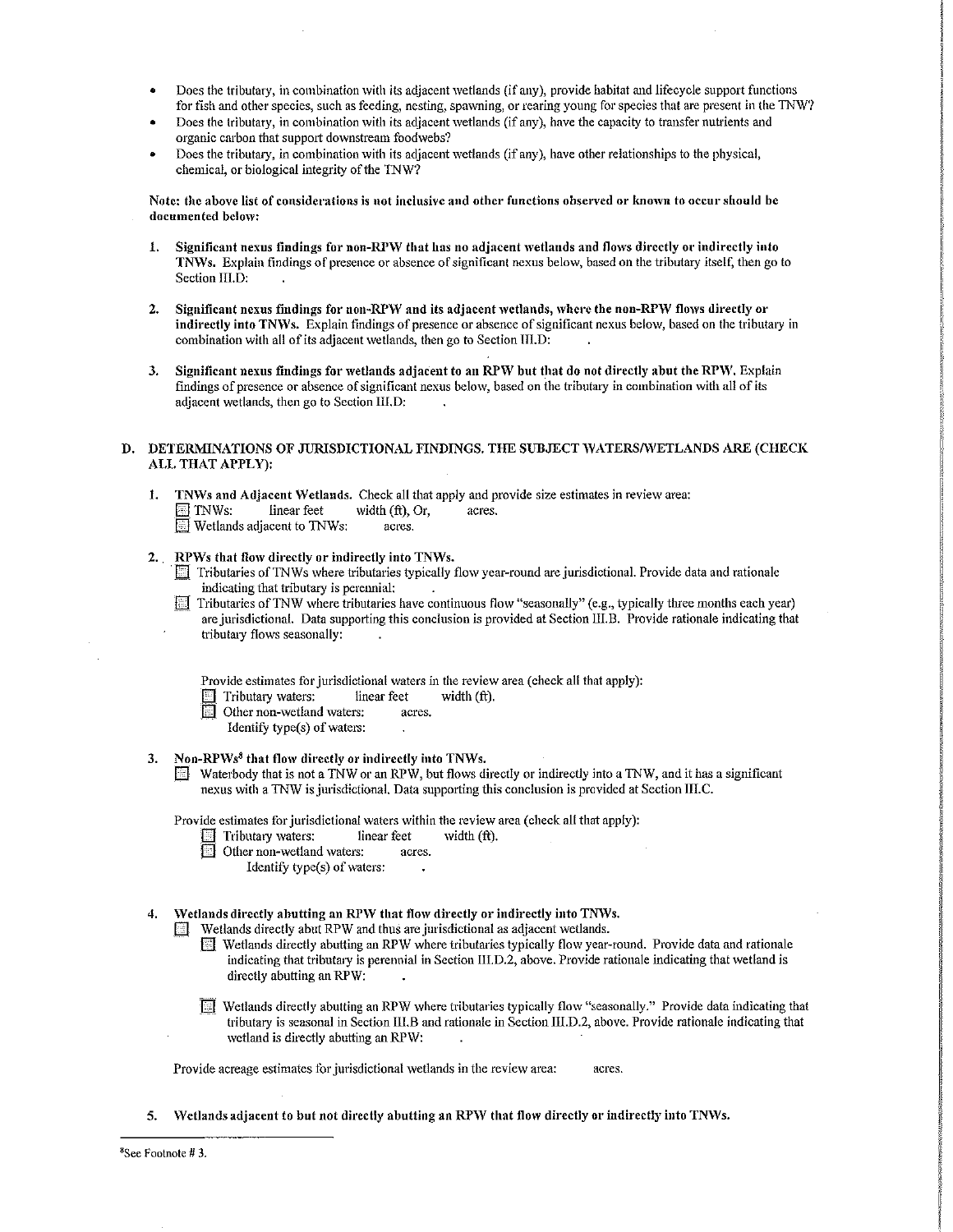$\overline{D}$  Wetlands that do not directly abut an RPW, but when considered in combination with the tributary to which they are adjacent and with similarly situated adjacent wetlands, have a significant nexus with a TNW are jurisidictional. Data supporting this conclusion is provided at Section III.C.

Provide acreage estimates for jurisdictional wetlands in the review area: acres.

## 6. Wetlands adjacent to non-RPWs that flow directly or indirectly into TNWs.

 $\Box$  Wetlands adjacent to such waters, and have when considered in combination with the tributary to which they are adjacent and with similarly situated adjacent wetlands, have a significant nexus with a TNW are jurisdictional. Data supporting this conclusion is provided at Section III.C.

Provide estimates for jurisdictional wetlands in the review area: acres.

## Impoundments of jurisdictional waters.<sup>9</sup>

As a general rule, the impoundment of a jurisdictional tributary remains jurisdictional.<br>
Demonstrate that impoundment was created from "waters of the U.S.." or

- Demonstrate that impoundment was created from "waters of the U.S.," or
- **EXECUTE:** Demonstrate that water meets the criteria for one of the categories presented above (1-6), or Demonstrate that water is isolated with a nexus to commerce (see E below).
- Demonstrate that water is isolated with a nexus to commerce (see E below).

E. ISOLATED [INTERSTATE OR INTRA-STATE] WATERS, INCLUDING ISOLATED WETLANDS, THE USE, DEGRADATION OR DESTRUCTION OF WHICH COULD AFFECT INTERSTATE COMMERCE, INCLUDING ANY SUCH WATERS (CHECK ALL THAT APPLY): <sup>10</sup>

 $\Box$  which are or could be used by interstate or foreign travelers for recreational or other purposes.

 $\Box$  from which fish or shellfish are or could be taken and sold in interstate or foreign commerce.<br>  $\Box$  which are or could be used for industrial purposes by industries in interstate commerce.<br>  $\Box$  Interstate isolated which are or could be used for industrial purposes by industries in interstate commerce.

Interstate isolated waters. Explain:

Other factors. Explain:

#### Identify water body and summarize rationale supporting determination:

Provide estimates for jurisdictional waters in the review area (check all that apply):

 $\Box$  Tributary waters: linear feet width (ft).

Other non-wetland waters: acres.

Identify type(s) of waters:<br>stlands: acres

**E** Wetlands:

F. NON-JURISDICTIONAL WATERS, INCLUDING WETLANDS (CHECK ALL THAT APPLY):

 $\Box$  If potential wetlands were assessed within the review area, these areas did not meet the criteria in the 1987 Corps of Engineers Wetland Delineation Manual and/or appropriate Regional Supplements.

 $\boxtimes$  Review area included isolated waters with no substantial nexus to interstate (or foreign) commerce.

- Prior to the Jan 2001 Supreme Court decision in "SWANCC," the review area would have been regulated based solely on the "Migratory Bird Rule" (MBR).
- Waters do not meet the "Significant Nexus" standard, where such a finding is required for jurisdiction. Explain:

\_!8]\_ Other: (explain, if not covered above): Review area includes S-1, a feature not considered a WoUS, because it is not consistent with the definition of a tributary and does not flow to a navigable water.

Provide acreage estimates for non-jurisdictional waters in the review area, where the sole potential basis of jurisdiction is the .MBR factors (i.e., presence of migratory birds, presence of endangered species, use of water for irrigated agriculture), using best professional judgment (check all that apply):

- Non-wetland waters (i.e., rivers, streams):  $S-1$ : 1,100 linear feet, 2 width (ft).
- Lakes/ponds: P-1: 0.14 acres.
- Other non-wetland waters: acres. List type of aquatic resource:  $\overline{\boxtimes}$  Wetlands: W-1: 0.14 acres.
- Wetlands: W-1: 0.14 acres.

Provide acreage estimates for non-jurisdictional waters in the review area that do not meet the "Significant Nexus" standard, where such a finding is required for jurisdiction (check all that apply):

- Solution-wetland waters (i.e., rivers, streams): linear feet, width (ft).
- Lakes/ponds: acres.

<sup>&</sup>lt;sup>9</sup> To complete the analysis refer to the key in Section III.D.6 of the Instructional Guidebook.<br><sup>10</sup> Prior to asserting or declining CWA jurisdiction based solely on this category, Corps Districts will elevate the action HQ for review consistent with the process described in the Corps/EPA *Memorandum Regarding CWA Act Jurisdiction Following* Rapanos.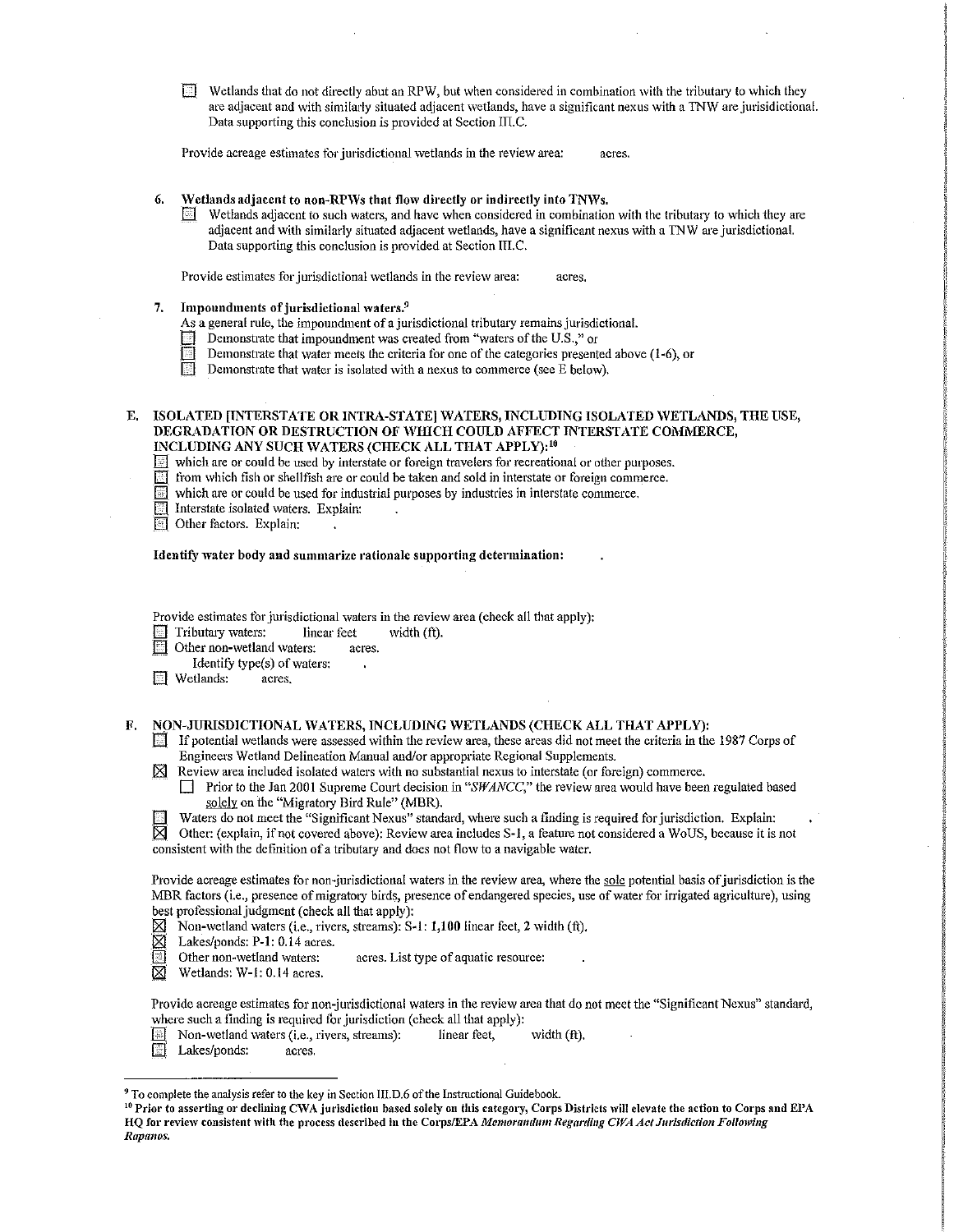Other non-wetland waters: acres. List type of aquatic resource:



#### SECTION IV: DATA SOURCES.

- A. SUPPORTING DATA. Data reviewed for JD (check all that apply checked items shall be included in case file and, where checked and requested, appropriately reference sources below):
	- Maps, plans, plots or plat submitted by or on behalf of the applicant/consultant
	- Data sheets prepared/submitted by or on behalf of the applicant/consultant.
	- $\Box$  Office concurs with data sheets/delineation report.  $\Box$  Office does not concur with data sheets/delineation report.
	- $\boxtimes$  Data sheets prepared by the Corps:
	-
	- $\Box$  Corps navigable waters' study:<br> $\Box$  U.S. Geological Survey Hydrol U.S. Geological Survey Hydrologic Atlas:ORM2.
	- $\boxtimes$  USGS NHD data.
	- $\overline{8}$  USGS 8 and 12 digit HUC maps.
	-
	- U.S. Geological Survey map(s). Cite scale & quad name:<br>  $\boxtimes$  USDA Natural Resources Conservation Service Soil Surv <p>✓ USDA Natural Resources Conservation Service Solid Survey. citation: ORM2</p>\n<p>National wetlands inventory map(s). Cite name: ORM2.</p>\n<p>✓ State/Local wetland inventory map(s):</p>\n<p>✓ FEMA/FIRM maps:ORM2.</p>
	- National wetlands inventory map(s). Cite name:ORM2.
	- State/Local wetland inventory map(s):
	- FEMA/FIRM maps:ORM2.
	- [i] 100-year Floodplain Elevation is: (National Geodectic Vertical Datum of 1929)<br>
	M Photographs: M Aerial (Name & Date): Google Earth, 10/11/2016: Historicaerials.co
		- Photographs:  $\boxtimes$  Aerial (Name & Date): Google Earth, 10/11/2016; Historicaerials.com 1997, 2006, 2010
		- or  $\boxtimes$  Other (Name & Date):Historicaerials.com; topographic imagery, 1925, 1966, 1980
	- Previous determination(s). File no. and date of response letter:<br> $\Box$  Applicable/supporting case law:
	- Applicable/supporting case law:
	- Applicable/supporting scientific literature:
	- Other information (please specify):

B. ADDITIONAL COMMENTS TO SUPPORT JD: Two waters (P-1 and W-1), and a feature not consistent with the definition of a WoUS because it does not flow to a navigable water (S-1), exist within the property. See rationale in Section II. B.2.

## Additional Information:

1 . Absence of any surface drainage features between the isolated water and the nearest water of the U.S. *Site visit on November* 29, 2017 confirmed no potential outflow from the wetlands would be possible under normal circumstances because of the historic *development in the area.* 

2. Absence (or presence) of any berms between the isolated water and the nearest water of the U.S.? *An earthen berm was* present on the northeast border of the wetland feature (W-1), but was constructed prior to CWA, and had mature trees present.

3. Horizontal distance to the nearest water of the U.S. *The nearest water body is Wolfe Branch, located approximately 1,600 linear feet east of the eastern border of the property boundary ..* 

#### 4, Source of hydrology for the isolated water

a. Precipitation, seeps? Overland flow? *Hydrology for the isolated wetland appears to be precipitation and ditches routed into the wetlands from previous agricultural activities. No seeps were observed.* 

b. Could the nearest water of the U.S. could, during extreme floods, overflow into the isolated water? *The site is not mapped on FElvJA 's National Flood Hazard Layer as a flood hazard area. 17te isolated features are upgradient from nearest waters of the*  U.S.

5. During extreme stonn/flood conditions, could the isolated water "overflow" into the nearest water of the U.S.? *The site is not mapped on FEMA's National Flood Hazard Layer as a flood hazard area. Additionally the nearest water of the U.S. is approximately 1,600 linear feet away.* 

6. Description of the intervening land between the isolated water and the nearest water of the U.S. (potential for shallow subsurface connection)

a. Is it all forested? Is it 50% forested and 50% residential? *The wetlands are forested, mixed hardwoods, and the surrounding areas are completely developed in residential or agricultural development.* 

b. If vegetated, with 'vhat species? *fVetland vegetation consists of sweetgum trees.* 

If the land provides habitat, describe type and quality. *The land could provide limited habitat for species including amphibians*, *s1nall 1nam1nals, birds, and insects. Due to the surrounding development the site offers very little habitat and is not a corridor type resource.*